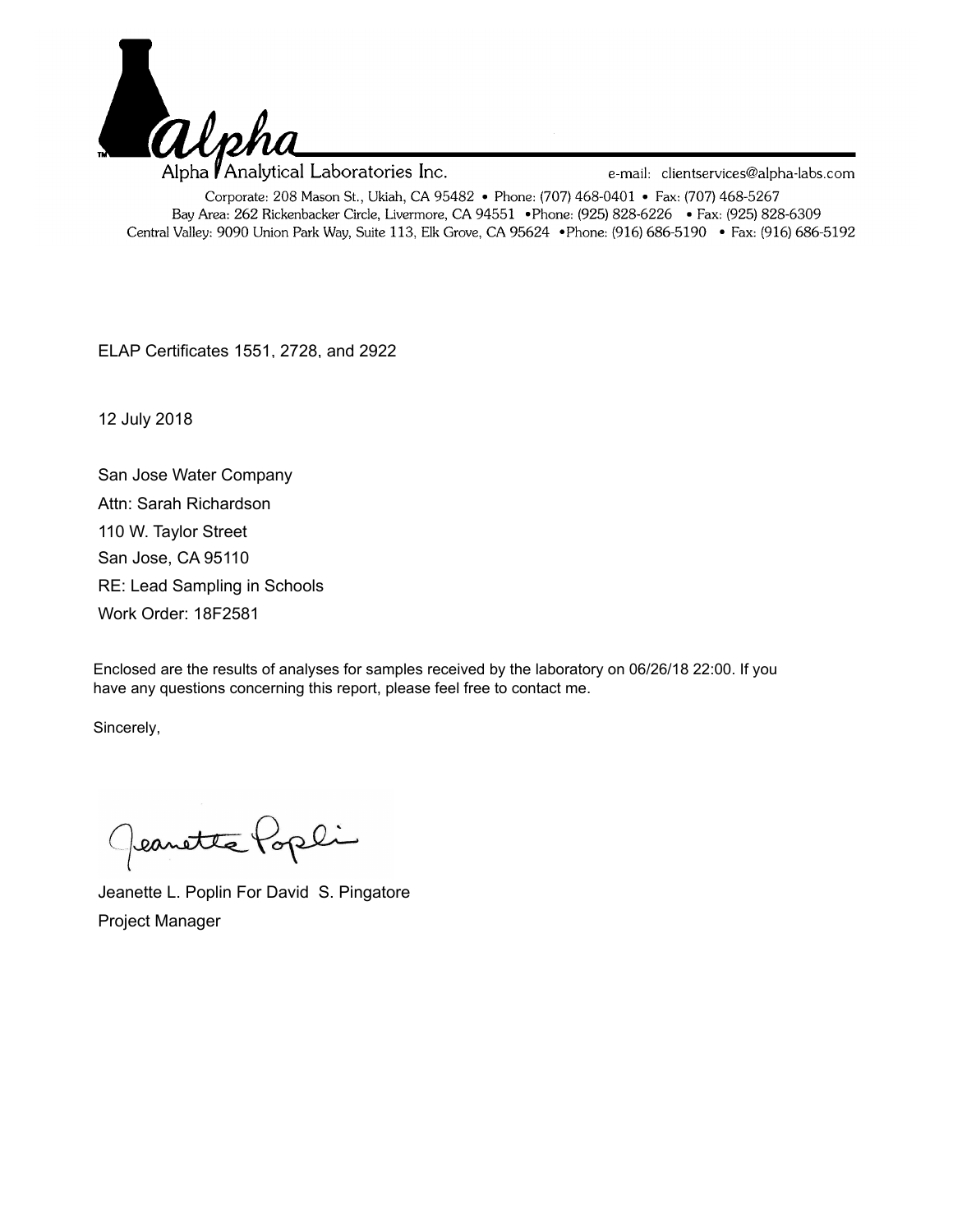

e-mail: clientservices@alpha-labs.com

Corporate: 208 Mason St., Ukiah, CA 95482 • Phone: (707) 468-0401 • Fax: (707) 468-5267 Bay Area: 262 Rickenbacker Circle, Livermore, CA 94551 • Phone: (925) 828-6226 • Fax: (925) 828-6309 Central Valley: 9090 Union Park Way, Suite 113, Elk Grove, CA 95624 • Phone: (916) 686-5190 • Fax: (916) 686-5192

| San Jose Water Company | Project Manager: Sarah Richardson |                                   |                |
|------------------------|-----------------------------------|-----------------------------------|----------------|
| 110 W. Taylor Street   |                                   | Project: Lead Sampling in Schools | Reported:      |
| San Jose CA, 95110     | Project Number: Lead in Schools   |                                   | 07/12/18 14:35 |

## **ANALYTICAL REPORT FOR SAMPLES**

| Sample ID     | Laboratory <b>ID</b> | <b>Matrix</b><br>$\cdots$ | <b>Date Sampled</b> | <b>Date Received</b> |
|---------------|----------------------|---------------------------|---------------------|----------------------|
| 4310011-BCA-F | 18F2581-01           | Water                     | 06/26/18 07:48      | 06/26/18 22:00       |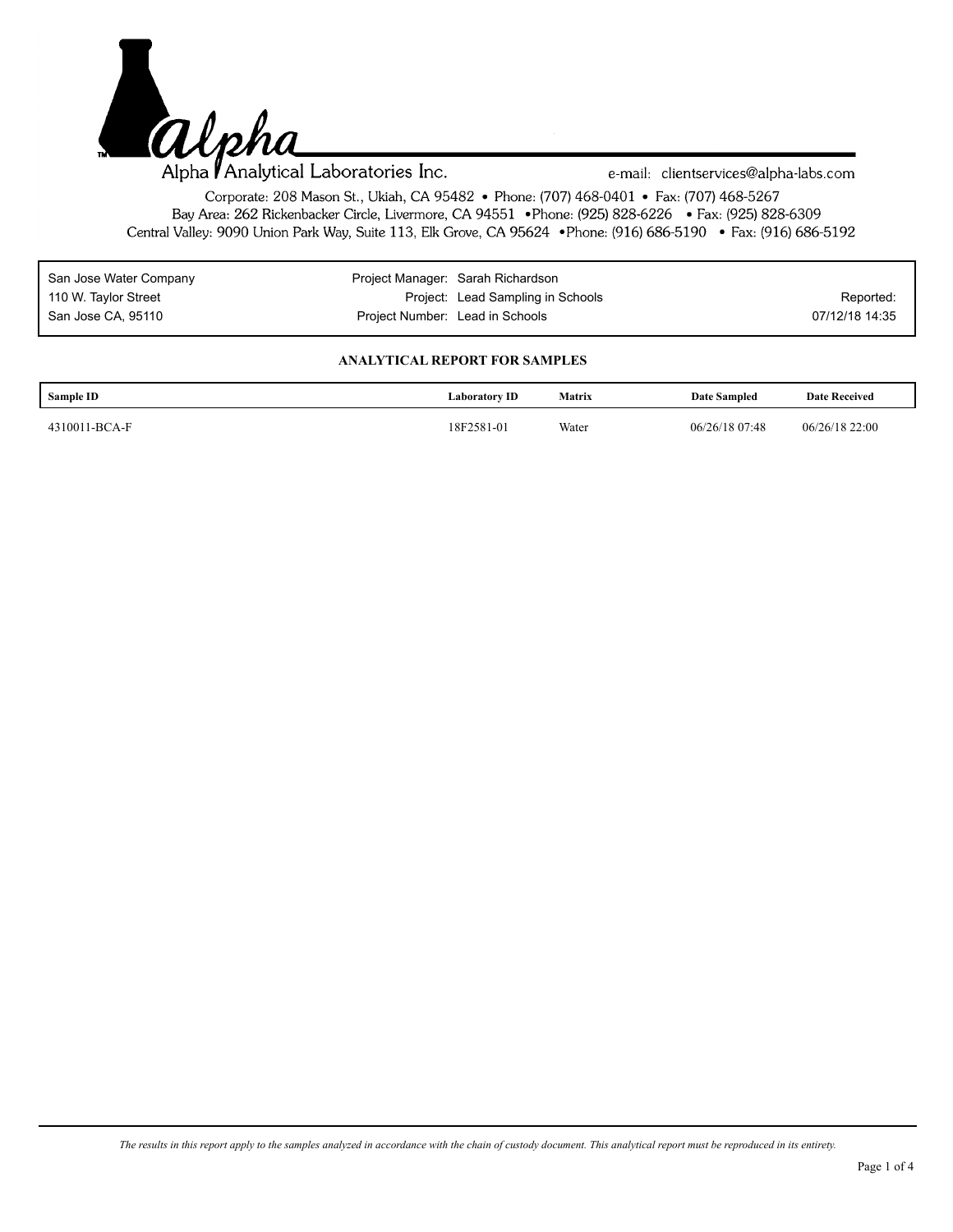

e-mail: clientservices@alpha-labs.com

Corporate: 208 Mason St., Ukiah, CA 95482 • Phone: (707) 468-0401 • Fax: (707) 468-5267 Bay Area: 262 Rickenbacker Circle, Livermore, CA 94551 • Phone: (925) 828-6226 • Fax: (925) 828-6309 Central Valley: 9090 Union Park Way, Suite 113, Elk Grove, CA 95624 • Phone: (916) 686-5190 • Fax: (916) 686-5192

| San Jose Water Company | Project Manager: Sarah Richardson |                |
|------------------------|-----------------------------------|----------------|
| 110 W. Taylor Street   | Project: Lead Sampling in Schools | Reported:      |
| San Jose CA, 95110     | Project Number: Lead in Schools   | 07/12/18 14:35 |

## **Metals by EPA Method 200.8 ICP/MS**

| Analyte                                                                           | Result | <b>MDL</b> | Reporting<br>Limit | Units | Dilution | Batch   | Prepared       | Analyzed                 | Method | Analyst | Notes  |
|-----------------------------------------------------------------------------------|--------|------------|--------------------|-------|----------|---------|----------------|--------------------------|--------|---------|--------|
| 4310011-BCA-F (18F2581-01) Water Sampled: 06/26/18 07:48 Received: 06/26/18 22:00 |        |            |                    |       |          |         |                |                          |        |         | $P-02$ |
| Lead                                                                              | ND     | 0.24       | 5.0                | ug/L  |          | AF84215 | 06/28/18 07:01 | 06/28/18 16:37 EPA 200.8 |        | MMY     |        |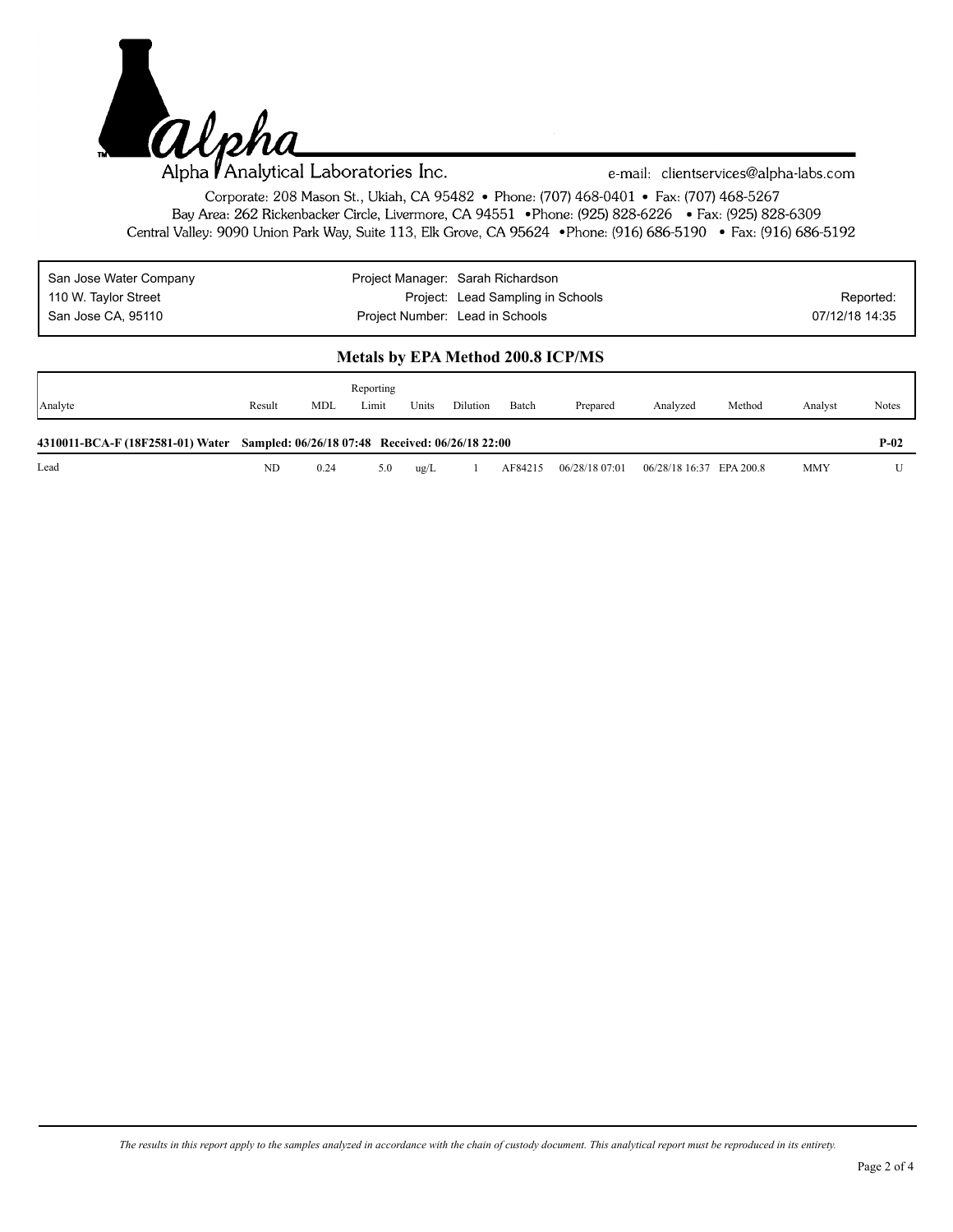

e-mail: clientservices@alpha-labs.com

Corporate: 208 Mason St., Ukiah, CA 95482 • Phone: (707) 468-0401 • Fax: (707) 468-5267 Bay Area: 262 Rickenbacker Circle, Livermore, CA 94551 • Phone: (925) 828-6226 • Fax: (925) 828-6309 Central Valley: 9090 Union Park Way, Suite 113, Elk Grove, CA 95624 • Phone: (916) 686-5190 • Fax: (916) 686-5192

| San Jose Water Company | Project Manager: Sarah Richardson |                |
|------------------------|-----------------------------------|----------------|
| 110 W. Taylor Street   | Project: Lead Sampling in Schools | Reported:      |
| San Jose CA, 95110     | Project Number: Lead in Schools   | 07/12/18 14:35 |

## **Metals by EPA Method 200.8 ICP/MS - Quality Control**

| Analyte                         | Result | <b>MDL</b>         | Reporting<br>Limit | Units      | Spike<br>Level | Source<br>Result              | $%$ REC | $%$ REC<br>Limits | <b>RPD</b> | <b>RPD</b><br>Limit | <b>Notes</b> |
|---------------------------------|--------|--------------------|--------------------|------------|----------------|-------------------------------|---------|-------------------|------------|---------------------|--------------|
|                                 |        |                    |                    |            |                |                               |         |                   |            |                     |              |
| Batch AF84215 - EPA 200 Series  |        |                    |                    |            |                |                               |         |                   |            |                     |              |
| <b>Blank (AF84215-BLK1)</b>     |        |                    |                    |            |                | Prepared & Analyzed: 06/28/18 |         |                   |            |                     |              |
| Lead                            | ND     | 0.048              | 5.0                | $\rm ug/L$ |                |                               |         |                   |            |                     | U            |
| $LCS$ (AF84215-BS1)             |        |                    |                    |            |                | Prepared & Analyzed: 06/28/18 |         |                   |            |                     |              |
| Lead                            | 21.7   | 0.048              | 5.0                | ug/L       | 20.0           |                               | 108     | 85-115            |            |                     |              |
| Duplicate (AF84215-DUP1)        |        | Source: 18F2564-01 |                    |            |                | Prepared & Analyzed: 06/28/18 |         |                   |            |                     |              |
| Lead                            | 1.01   | 0.24               | 5.0                | ug/L       |                | 0.926                         |         |                   | 8.32       | 20                  |              |
| Matrix Spike (AF84215-MS1)      |        | Source: 18F2564-01 |                    |            |                | Prepared & Analyzed: 06/28/18 |         |                   |            |                     |              |
| Lead                            | 111    | 0.24               | 5.0                | ug/L       | 100            | 0.926                         | 110     | 70-130            |            |                     |              |
| Matrix Spike (AF84215-MS2)      |        | Source: 18F2594-05 |                    |            |                | Prepared & Analyzed: 06/28/18 |         |                   |            |                     |              |
| Lead                            | 122    | 0.24               | 5.0                | ug/L       | 100            | 12.9                          | 109     | 70-130            |            |                     |              |
| Matrix Spike Dup (AF84215-MSD1) |        | Source: 18F2564-01 |                    |            |                | Prepared & Analyzed: 06/28/18 |         |                   |            |                     |              |
| Lead                            | 112    | 0.24               | 5.0                | ug/L       | 100            | 0.926                         | 112     | 70-130            | 1.27       | 20                  |              |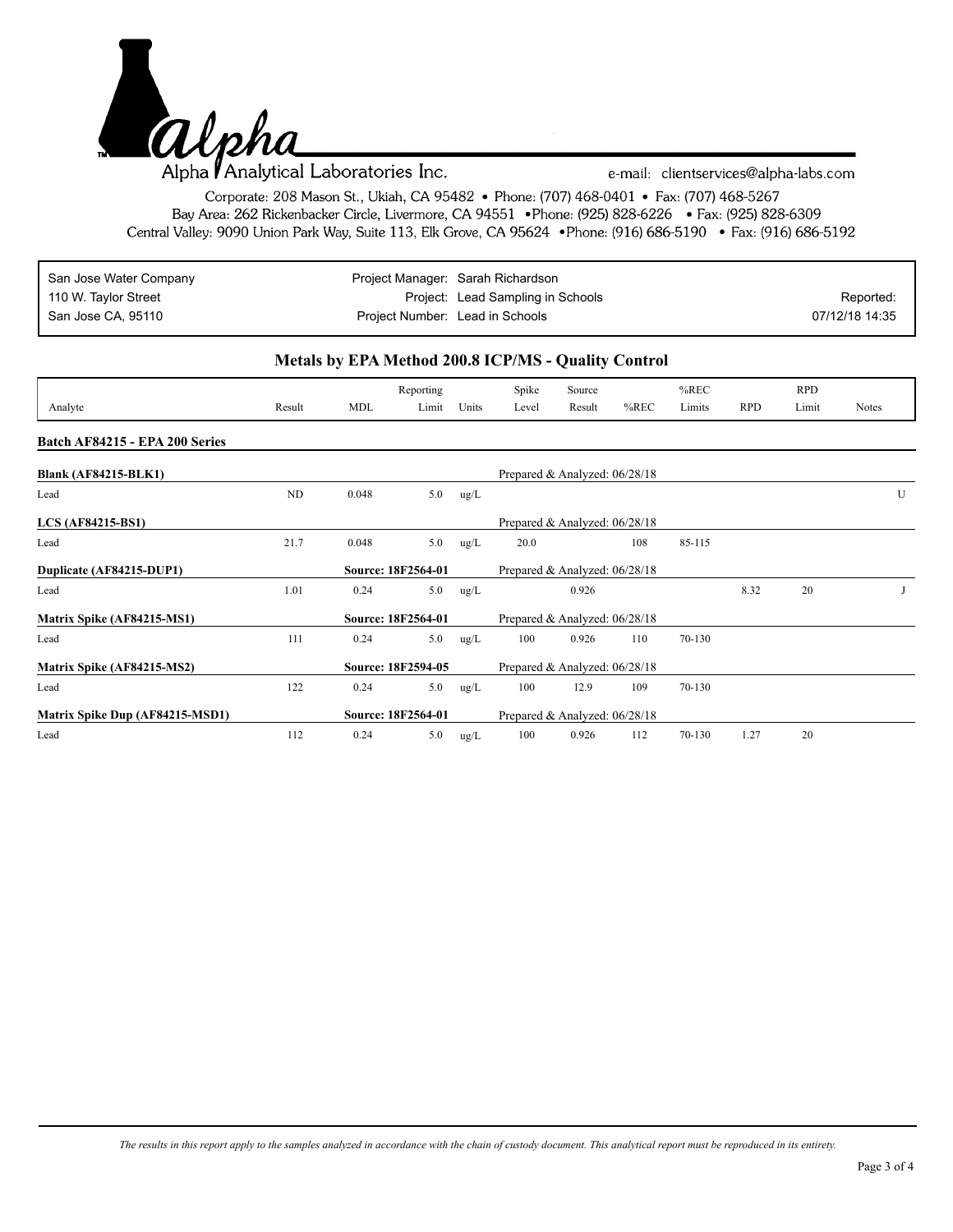

e-mail: clientservices@alpha-labs.com

Corporate: 208 Mason St., Ukiah, CA 95482 • Phone: (707) 468-0401 • Fax: (707) 468-5267 Bay Area: 262 Rickenbacker Circle, Livermore, CA 94551 • Phone: (925) 828-6226 • Fax: (925) 828-6309 Central Valley: 9090 Union Park Way, Suite 113, Elk Grove, CA 95624 • Phone: (916) 686-5190 • Fax: (916) 686-5192

| San Jose Water Company |                                 | Project Manager: Sarah Richardson |                |
|------------------------|---------------------------------|-----------------------------------|----------------|
| 110 W. Taylor Street   |                                 | Project: Lead Sampling in Schools | Reported:      |
| San Jose CA, 95110     | Project Number: Lead in Schools |                                   | 07/12/18 14:35 |

## **Notes and Definitions**

- J Detected but below the Reporting Limit; therefore, result is an estimated concentration, detected but not quantified (DNQ).
- P-02 Sample acidified to pH <2 and allowed to sit 24 hours before further processing.
- U Analyte included in analysis, but not detected at or above MDL.
- ND Analyte NOT DETECTED at or above the reporting limit
- Sample results reported on a dry weight basis dry
- MDL Method detection limit
- Rec Recovery
- RPD Relative Percent Difference